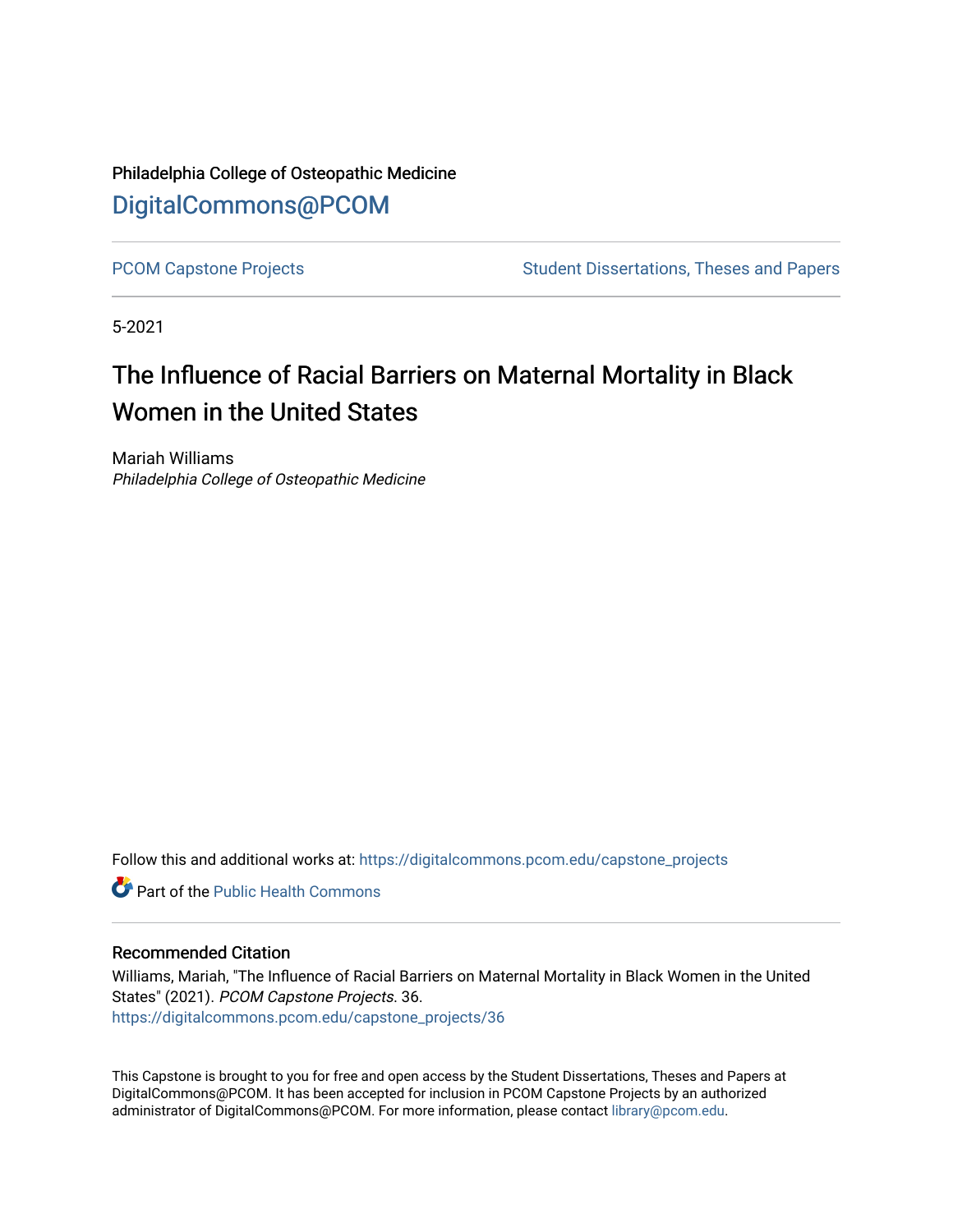Philadelphia College of Osteopathic Medicine Graduate Program in Biomedical Sciences School of Health Sciences

## **The Influence of Racial Barriers on Maternal Mortality in Black Women in the United States**

A Capstone in Public and Population Health Leadership by Mariah Williams Copyright 2021 Mariah Williams

Submitted in Partial Fulfillment of the Requirements for the Degree of Master of Science in Biomedical Sciences, Public and Population Health Leadership Concentration May 2021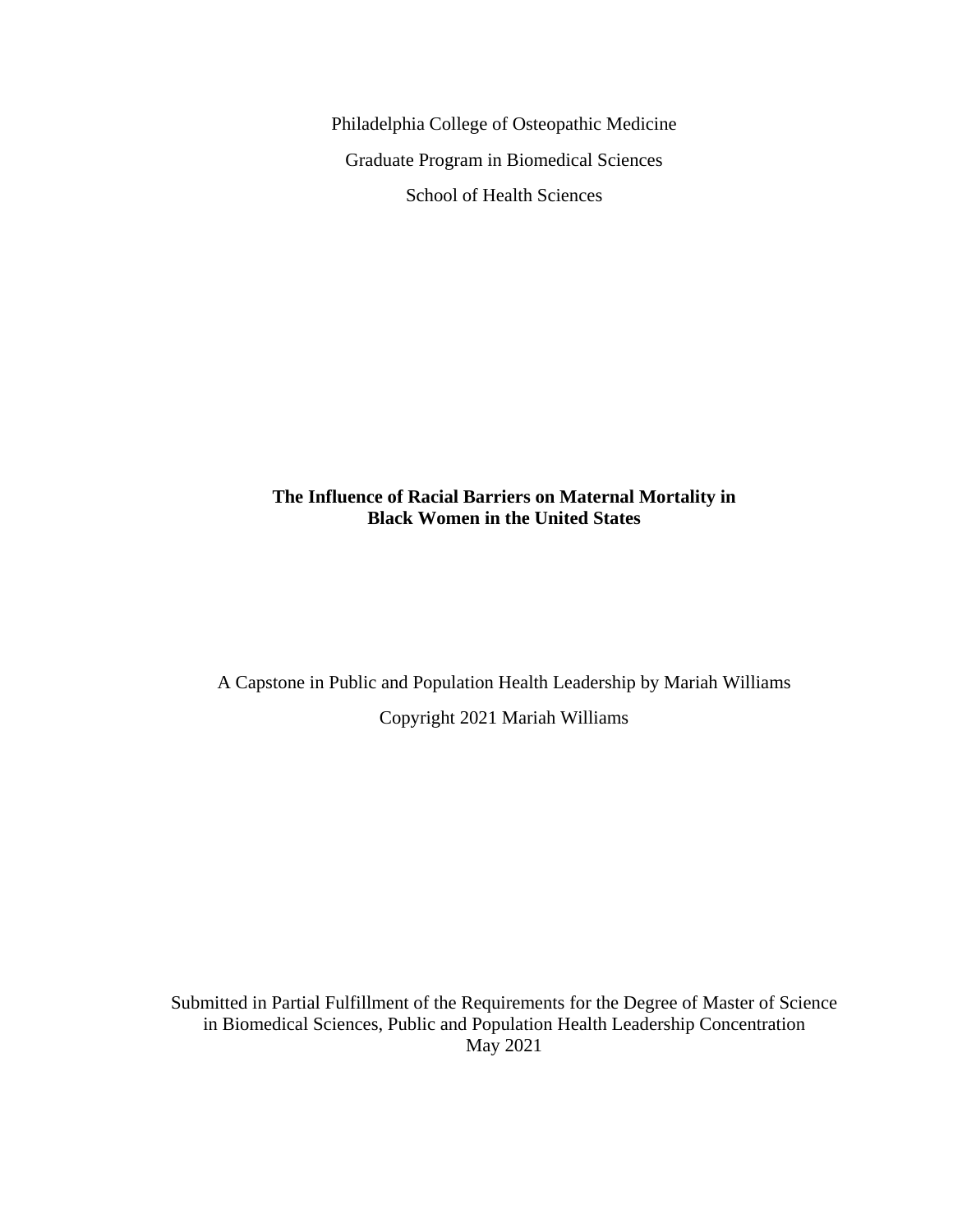# **ABSTRACT**

In the United States, Black women are 3-4x more likely to die a pregnancy related death compared to that of white women. The maternal mortality rate in the U.S. has continually been on the rise for years, and the racial disparities amongst Black mothers have only become more apparent. This capstone paper will be examining the factors contributing to maternal mortality in the United States, especially those based in racial inequity, inequality, and biases. Much of the research on the issue analyzes access, racism, racial biases, medical mistrust, and provider-patient relationships as contributing factors to the disparities we see in maternal mortality rates. Throughout this paper, there will be a comprehensive review of these contributing factors and as well as current strategies for prevention, and interventions that may contribute to reduction in the rates of maternal mortality. It is clear that there is awareness of the issue at hand and some research goes as far as to recommend approaches to begin to change the conversation into a plan of action. The ultimate goal is to see a reduction in the different rates among races and maternal mortality altogether. However, before that can truly happen it is crucial to address and understand why we see these disparities among Black women, which is the goal of this capstone paper.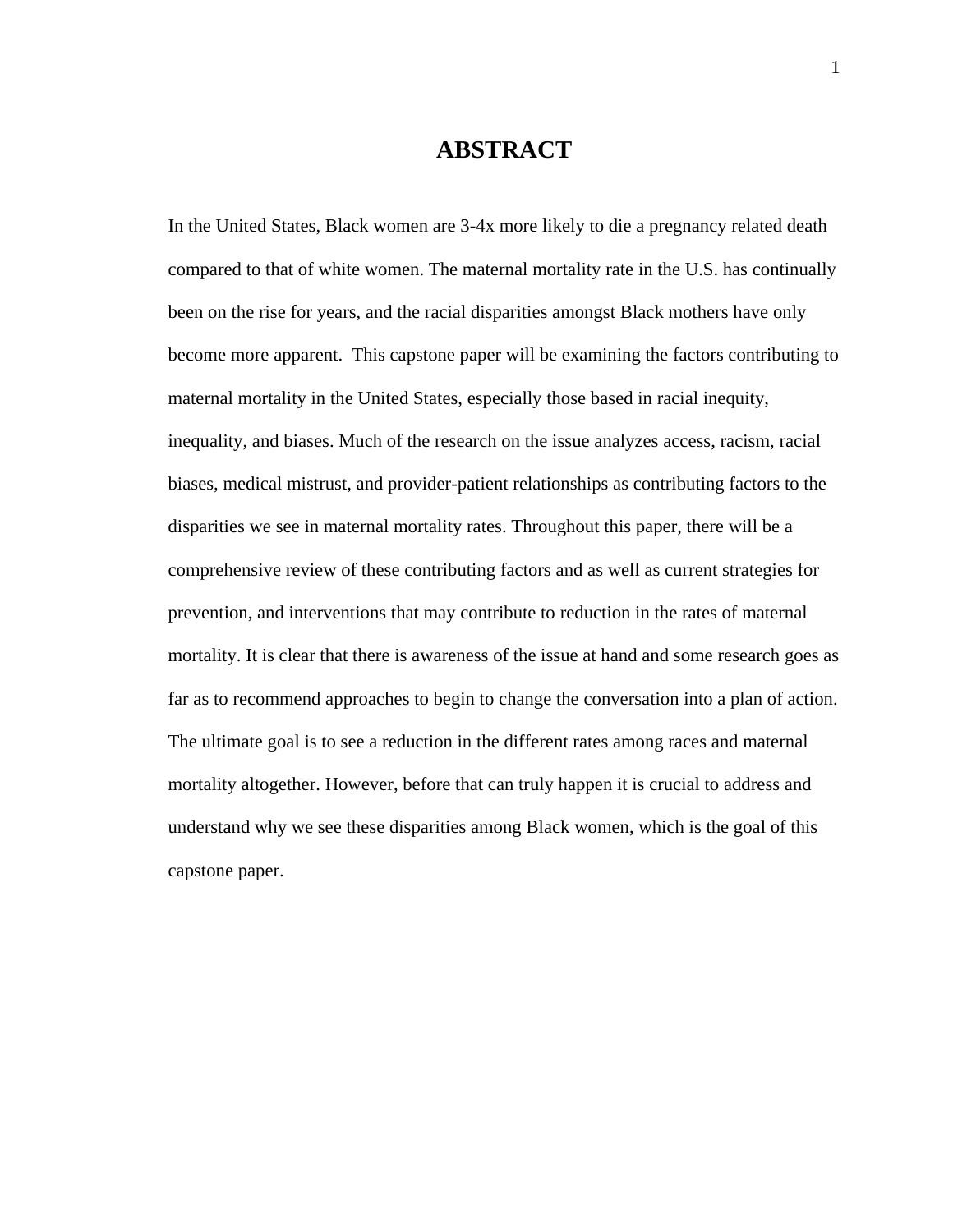### **INTRODUCTION**

The United States is meant to be the land of opportunity for people to learn, grow and cultivate rich lives. This assumption is true in some cases but so very far from the truth in others. The same opportunities or access to these opportunities are not equitable for many American citizens—especially those in minority communities. Areas of life where one should feel most safe, secure, and heard often leave minorities feeling more isolated than ever. Healthcare is one of those areas. People seek out healthcare to maintain health, better health, and understand health. However, for many minorities and especially the Black community, there are often more than one unpleasant or uncomfortable interactions with healthcare and the healthcare system. Many of which could and should be avoided, but systemic inequalities and racial biases always have a way of showing up. This type of treatment and experience is unsettling and unacceptable in all areas of healthcare; however, probably the most important is in maternal healthcare.

700 pregnant women die annually, with 41 deaths out of every 100,000 live births being Black non-Hispanic women<sup>1</sup>. Compared to 13 deaths per 100,000 live births being white women<sup>1</sup>. The stark contrast in these rates is very apparent, and it begs the question of why we see this disparity. Research shows that there are no differences in maternal mortality between Black women when it comes to education and income levels<sup>1</sup>. However, compared to their white counterparts, Black women of all levels of education and income are more likely to die a maternal death $<sup>1</sup>$ . The causes of these deaths for all</sup> women range from physical illnesses to more social and racial barriers. With the major difference being that Black women are more affected by these social and racial barriers. Black women more often than not have a very different experience with health care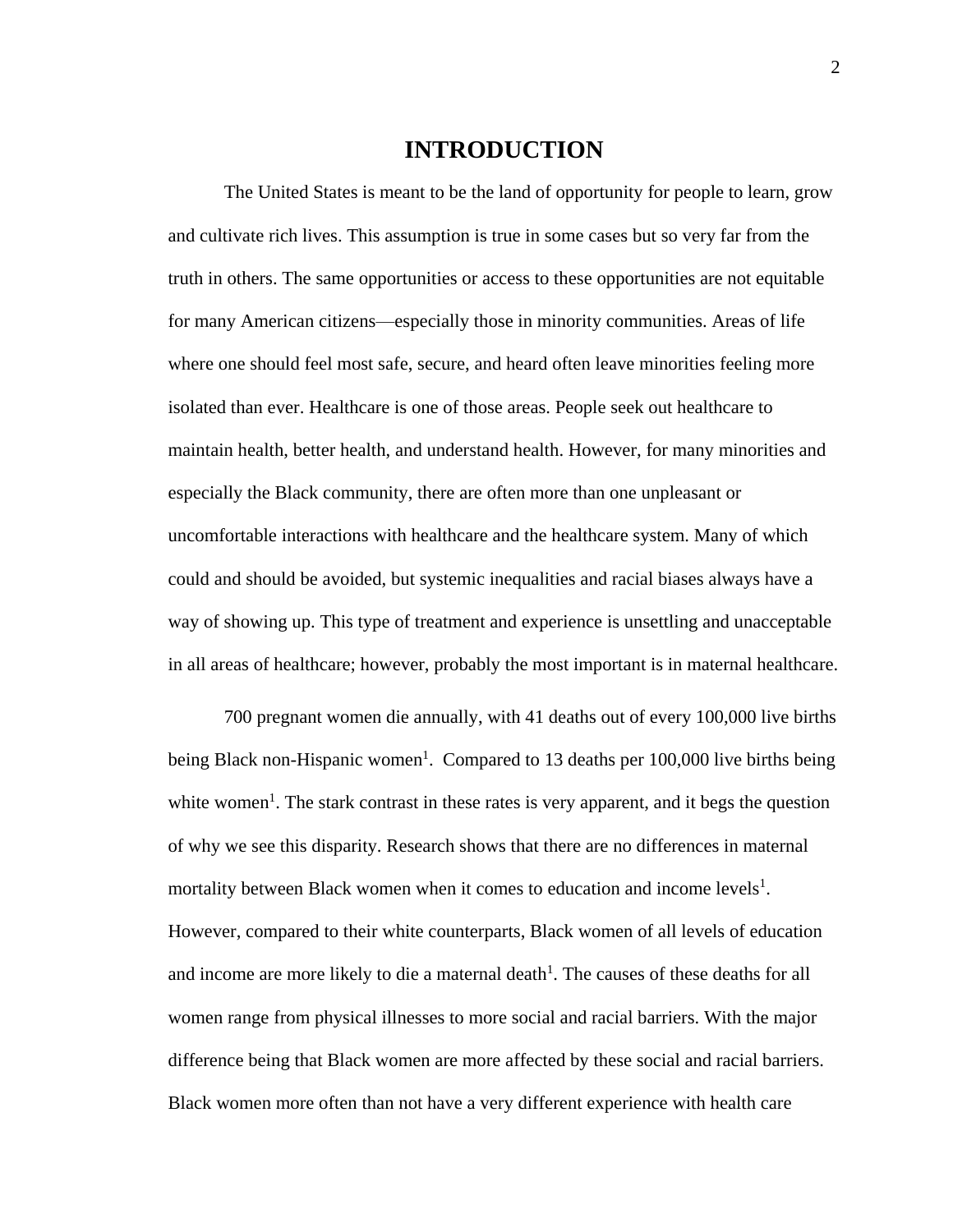providers and the health care system compared to their racial counterparts. These experiences are resulting in inadequate care, mistrust, lack of access, and in the worst cases, death. Exploring the reasoning and research behind the impact racial biases and systemic racism has on the maternal mortality rate of Black women is vital in combating it. As difficult as it is to admit and address, race does play a part in why these statistics reflect the significant divide in outcomes.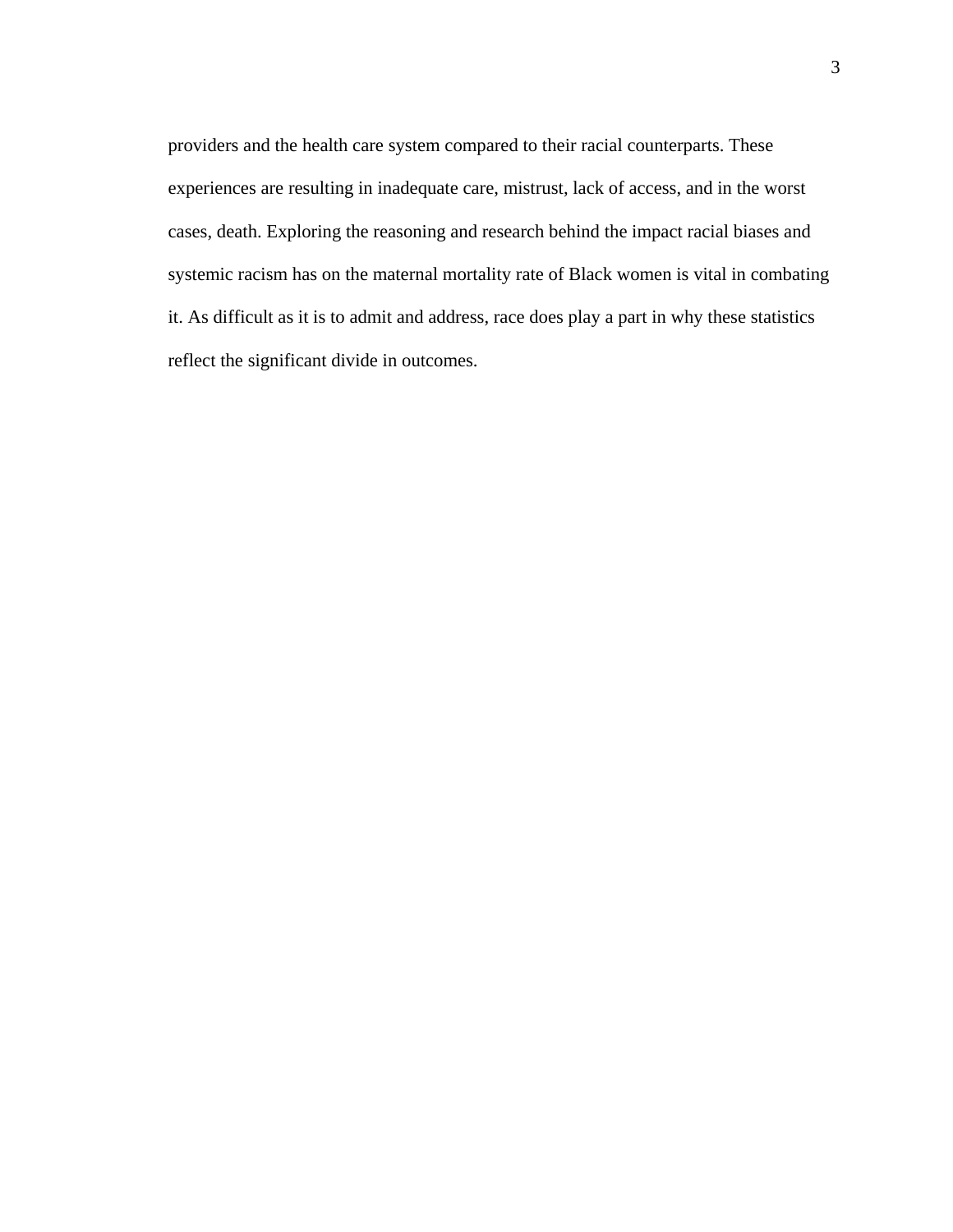# **BACKGROUND**

Racial bias and systemic racism are embedded in multiple areas of healthcare. This impacts maternal care and the rates at which Black mothers are dying. Ranging from a lack of access to adequate care, lack of access to health insurance, provider-patient relationships, and lack of patient autonomy, to name a few, have all been proven to contribute to the staggering rates of maternal mortality in the Black community. Much of the breakdown in these areas are rooted in racial biases, systemic racism, or both. The fact that the neighborhood you live in influences the type of care you receive is historically dictated systemic practices such as redlining<sup>2</sup>. This unfortunately was rooted in racism. It is hard to fight something and succeed when it is attacking you from so many different angles. The system and the people who are supposed to protect and care for pregnant women regardless of race are falling short with one of the most vulnerable populations. A population that is vulnerable because history deemed it so. Research exposes these vulnerabilities, and it is something that needs to continue to be explored in order to develop a solution.

 American history has shown continuously that Black people are one of the most vulnerable populations in the country in more ways than one. Research has provided some insight into how the social and economic contributing factors to this vulnerability are some of the major reasons Black women especially experience negative health outcomes. In turn, systemic barriers influence the disparities we see in the Black community where social and economic disadvantages are concerned. In exploring these different areas, it is apparent how intertwined everything is. One does not exist without the other, and to address maternal mortality issues in the Black community, all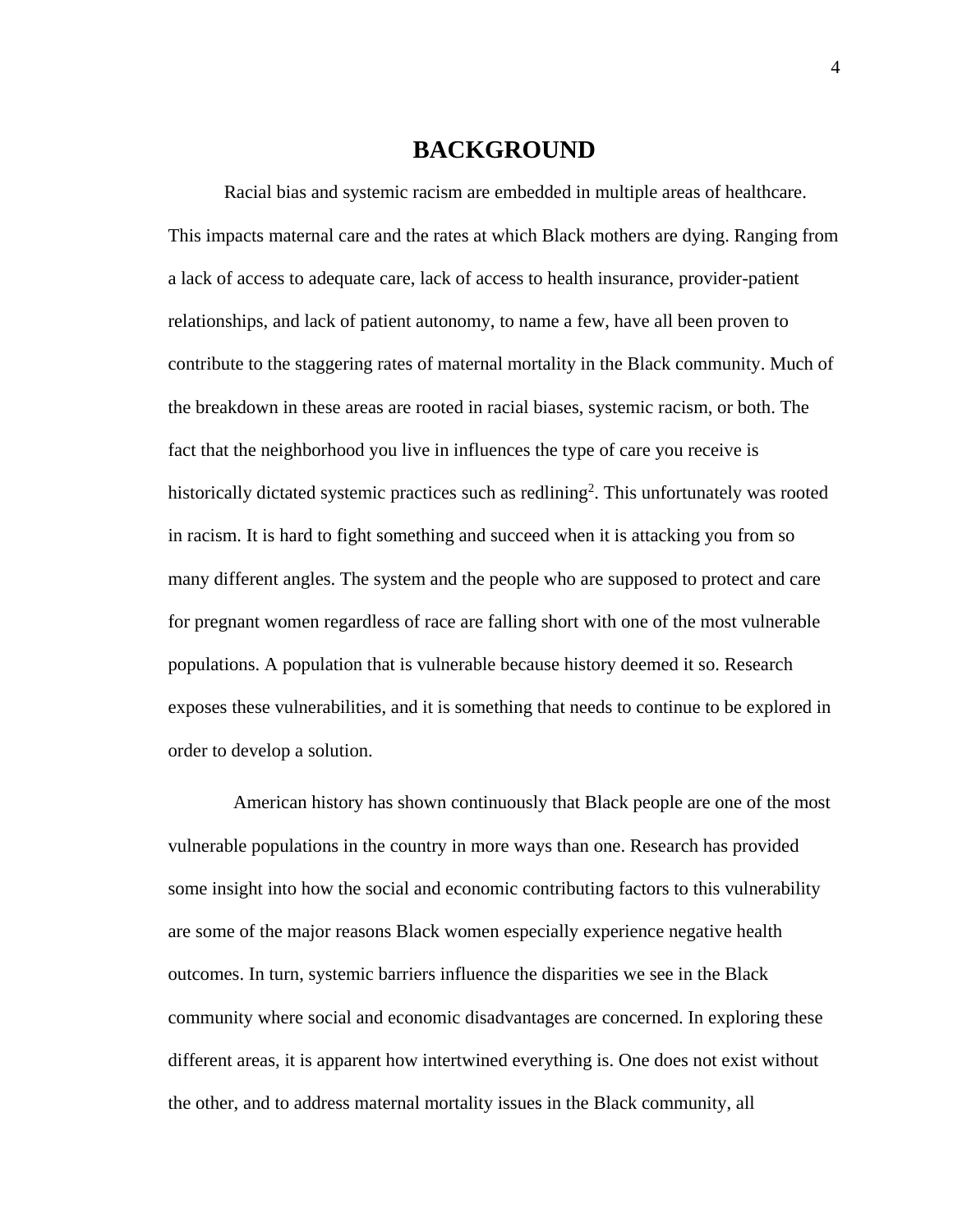contributing aspects need to be addressed. Systemic racism and biases are the root of this cycle. Stemming from this systemic racism is the social disparities the Black community faces, such as poverty, harmful environments, food insecurity, and housing issues, to name a few. These social disparities then influence economic status and thus access.

#### **Access Disparities**

Lacking access is a major contributing factor in the continuation of racial inequities in healthcare, which causes increased mortality in minority communities<sup>3</sup>. An individual's economic status influences the type of insurance they are able to afford, which in turn impacts the type of care they receive. This of course should not have a correlation, but, unfortunately, in the United States, people in the low-income bracket often receive inadequate resources and coverage which will reflect the type of care they receive. According to research, people of color in the United States comprise two-thirds of the population but account for over half of the uninsured non-elderly demographic<sup>3</sup>. As of 2008, 21% of that uninsured population was represented by African Americans, compared to 13% of caucasian<sup>3</sup>. This number has thankfully decreased since then with 11.5% of Black individuals being uninsured since 2018<sup>7</sup> . However, there is still a stigma attached to a person who has a lower income and relies on government assistance or has no insurance at all. Furthermore, the healthcare industry is not immune to letting this stigma dictate the way they respond to these patients. Considering that the African American community has some of the highest rates of low-income status $4$ , you can begin to see how this might correlate to negative health outcomes.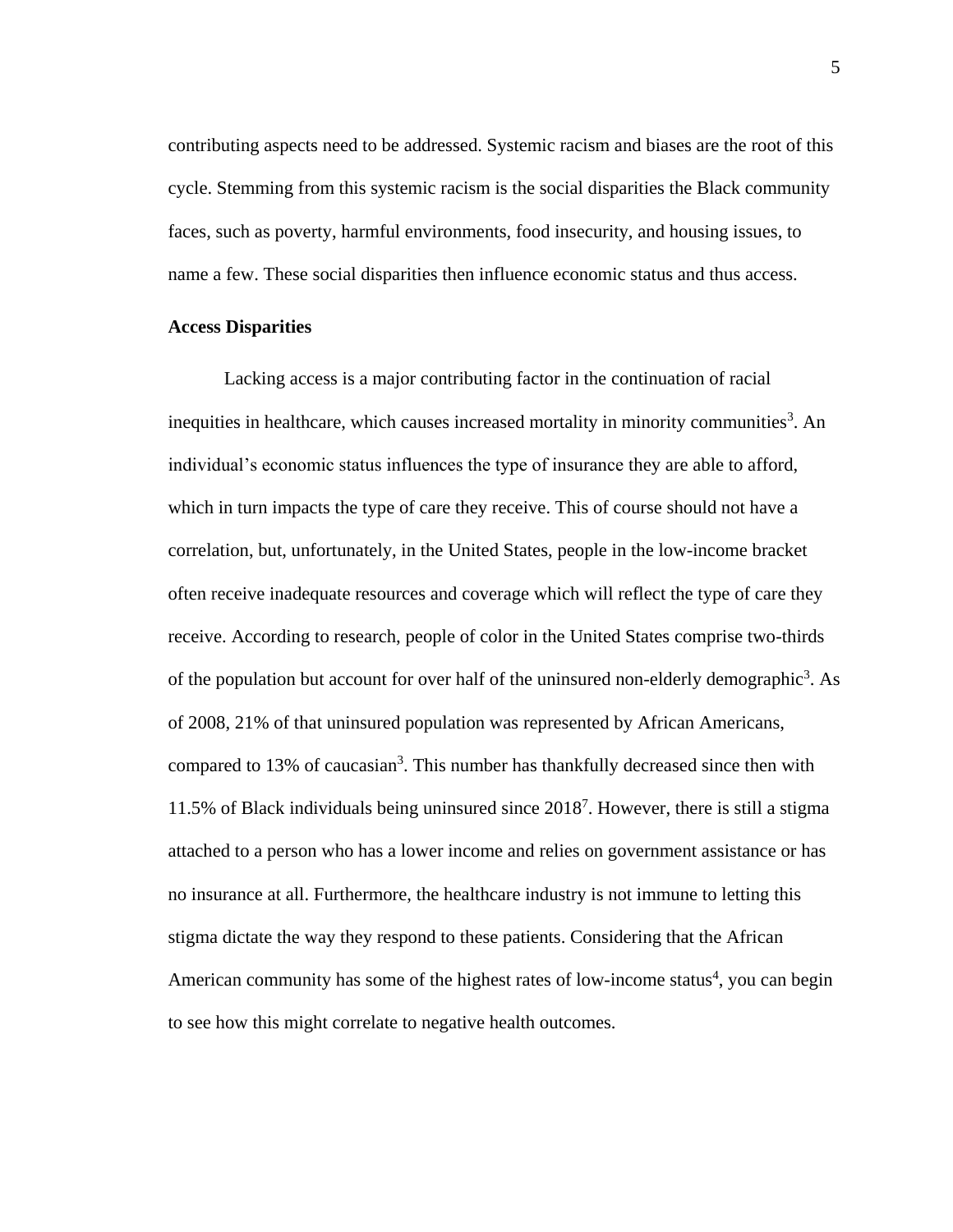Policies and legislature have not always been formed in the best interest of all American citizens. Minorities, Black minorities especially, are often seen as a second thought when it comes to policy. However, as the years have gone on, more policies have become more inclusive to combat healthcare access issues. According to research, statelevel policies play a significant role in women's health as they shape access to services and resources<sup>5</sup>. Equity should be one of the most important factors when deciding on all policy, but healthcare policy especially, because everyone deserves the same opportunity to receive quality unbiased care. Another form of policy that has begun to combat the access inequality we see throughout the country is the Affordable Care Act (Obamacare). Obamacare has increased access for women who would otherwise be without healthcare or have copays that would present access barriers<sup>6</sup>. However, access is only part of the problem.

The literature exposes that these individuals are treated differently, more often than not, which impacts health outcomes. Also, the stressors associated with income inequality negatively impact health outcomes. When looking at maternal health specifically, research shows that structural inequities and racial discrimination are sources of chronic stress among Black women and partly responsible for the persistence of racial health inequities<sup>9</sup>. Further highlighting the multiple angles Black women are being impacted and attacked, which negatively affects health outcomes.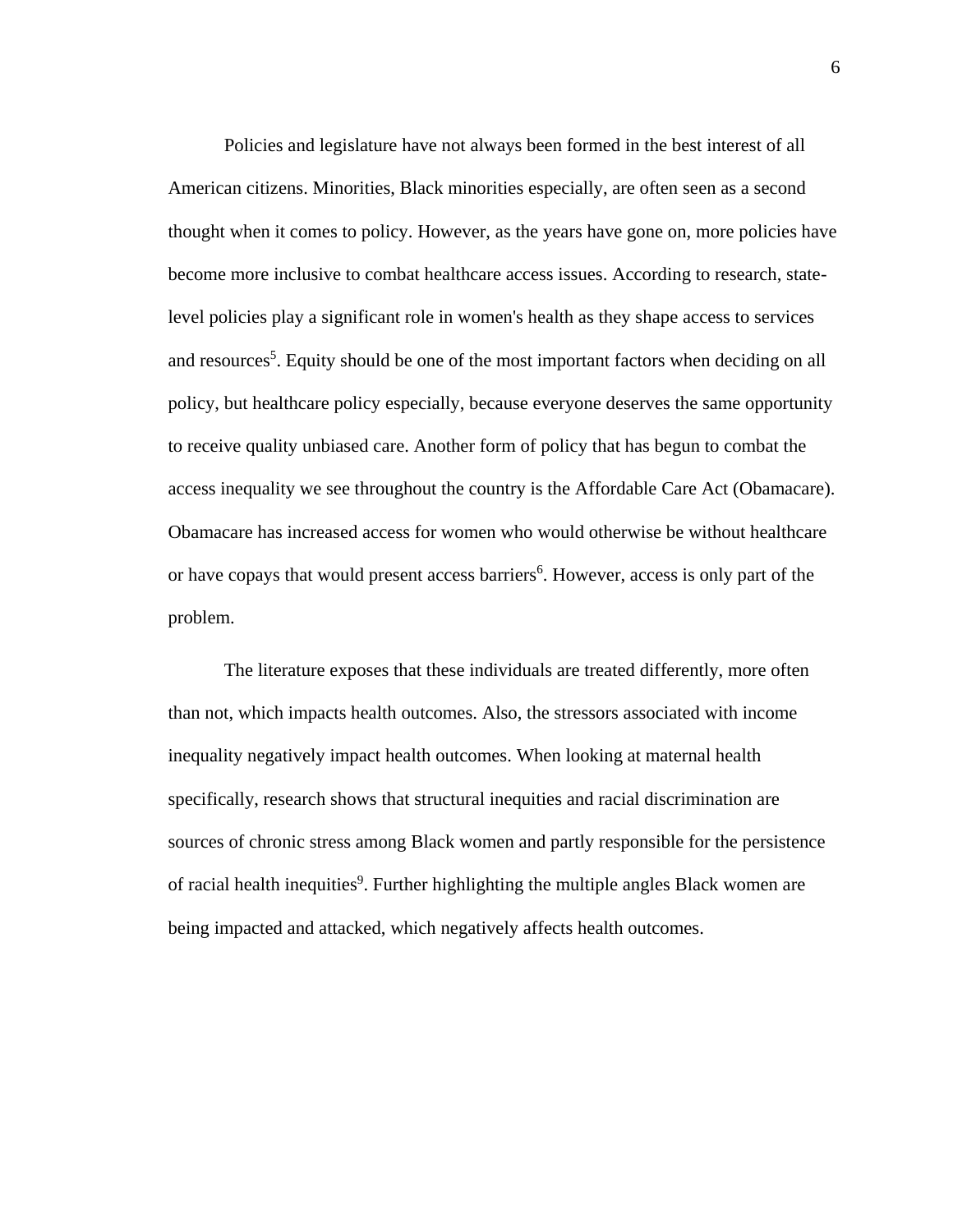#### **Healthcare? Provider? Racial Bias – Racial Barriers**

In healthcare or truly any profession in which you are serving a multitude of populations, self-reflection is extremely important. One must be aware of the impact their attitudes, behaviors, opinions, and beliefs have on whatever population they are working with. It is essential that personal biases and beliefs do not cloud one's judgment or ability to interact with and adequately care for a given population. However, this apparently is not something that is easily accomplished, and often times it is not accomplished at all. Especially when examining the contributing factors that result in inadequate care for the Black community, implicit provider bias has been a significant issue in health outcomes for Black individuals. The disparities we see in maternal mortality can be attributed partly to the implicit bias exhibited by providers and the structural racism embedded in the medical education that raised these providers.

Research has shown that in 2018, Black physicians accounted for 5% of the workforce<sup>7</sup>. It is striking how underrepresented one of the most medically vulnerable communities is in the physician workforce. This lack of diversity perpetuates the system of decreased quality care for marginalized groups<sup>7</sup>. Studies have shown that minority physicians are more likely to work in underserved areas and accept patients who have medicaid<sup>7</sup>. The community that is being left out of quality care is losing the opportunity to have it because of the system of structural racism that makes it more difficult for minority individuals to become doctors. These are the same individuals who, growing up, are far less exposed to the importance of science and medicine because of lack of access. Being able to diversify the field starts way earlier than medical school acceptances. Elementary-aged children need that exposure and encouragement that they have the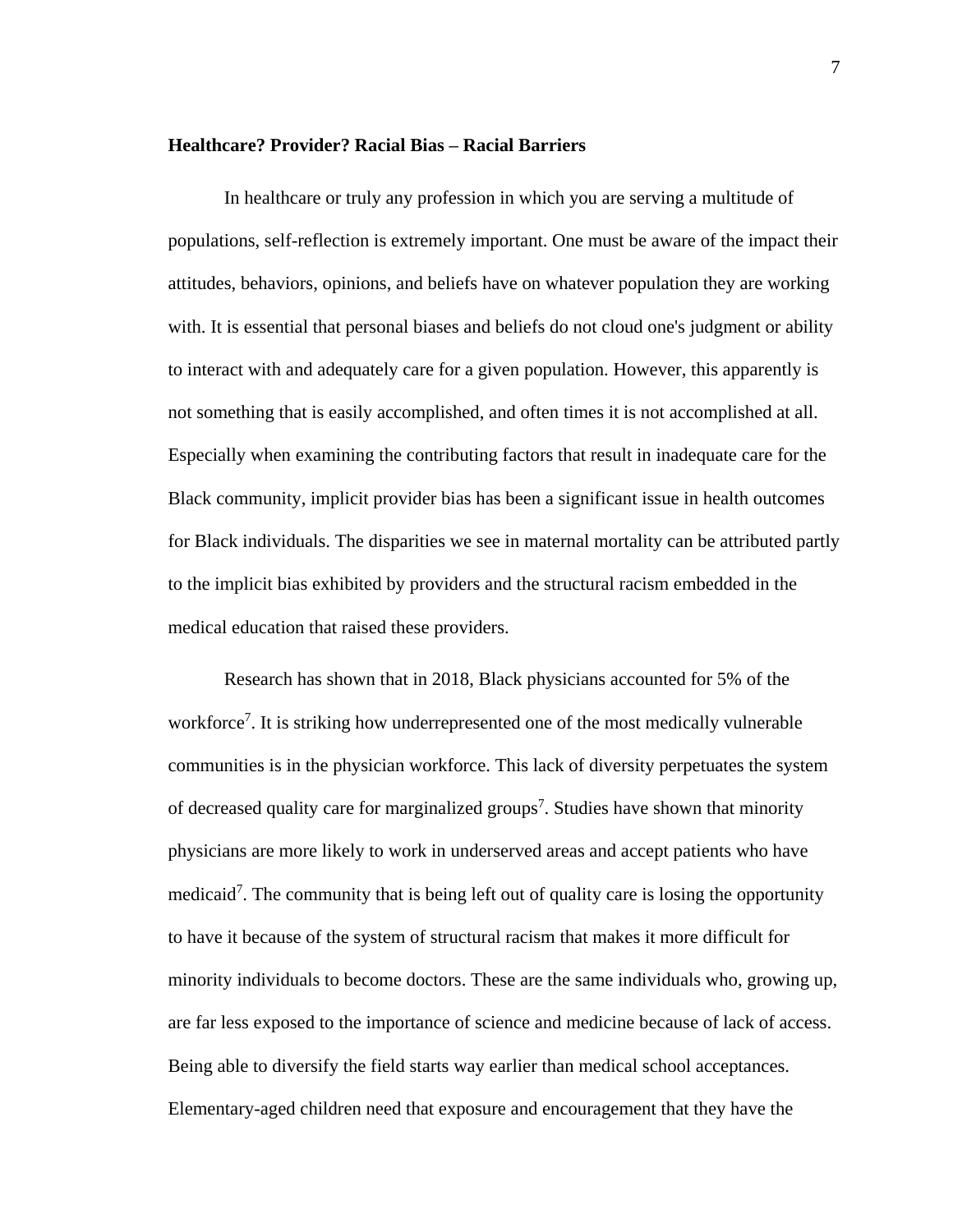ability to effect change in the field of medicine. There is a genuine need for it, but it is such an uphill battle when a lot of the systems in place are made to reinforce poverty, inadequate education, and underemployment in heavily minority-populated communities.

The influence racial biases have on health outcomes, specifically, maternal health outcomes, is very complicated. The research on the issue acknowledges that there is a correlation, but how much of an influence is still unclear. However, the fact that racism and racial biases influence health outcomes at all should be enough to start making some changes. It is of the utmost importance to begin to truly address the social determinants of health that Black mothers face throughout their pregnancy. All of these things will influence the way their providers see them and even in some instances, the care they receive. Therefore, it is something that needs to be addressed so that it does not interfere with their care. Black mothers often have to deal with "disproportionate rates of preexisting health conditions; limited access to health care, including high-quality prenatal care; and the role of historic, current, and pervasive racism"<sup>8</sup>, all of which not only impact the mother but often her care team as well. These social factors can and do influence the way a person is seen in the eyes of doctors and other medical personnel on their care team. It should not, but the research shows that it does, and it can lead to mistrust and a lack of psychological safety for the patient. This is something that is not good in any field of medicine but especially not in maternal medicine. Women already feel a lack of control over their bodies during pregnancy. It is probably one of the most vulnerable and sensitive times of a woman's life. Therefore, to also feel a lack of control over how you receive treatment, what that treatment is, and if your concerns about that treatment will be taken seriously just further upsets an already tense situation.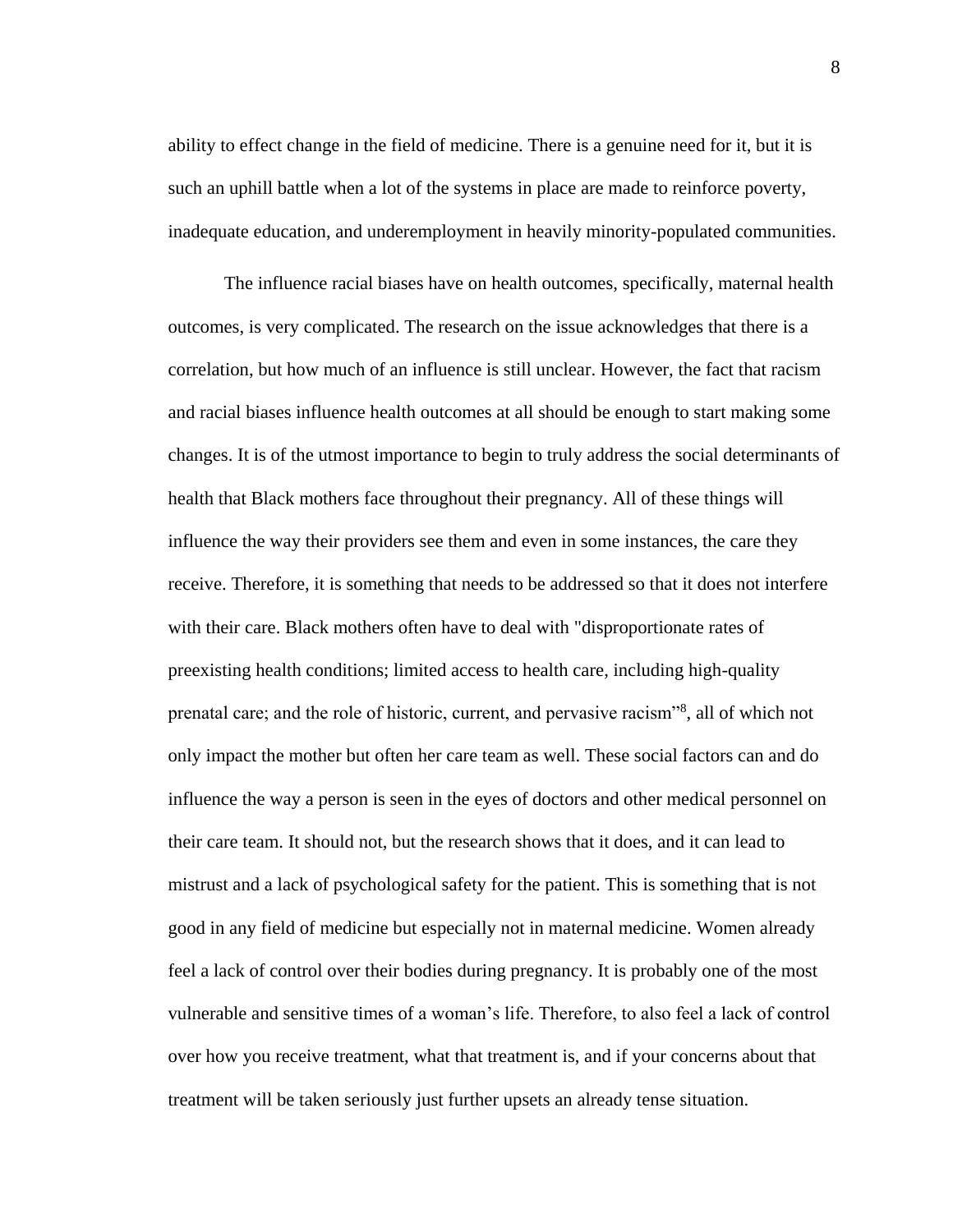Unconscious racial bias perpetuates this lack of autonomy Black women often feel during pregnancy. Research has shown that health professionals routinely dismiss the intensity of symptoms expressed by African American women, leading to delays in treatment or poorer outcomes<sup>8</sup>. This without a doubt can and has influenced maternal mortality in the case of many Black women. Time is very much of the essence in those hours and days after a woman gives birth, so imagine the damage that could be done due to a delay in treatment for something during this critical time. The maternal mortality rate being 42.4 deaths per 100,000 live births<sup>8</sup> for Black women is a tell-tell sign that something, somewhere in the system is broken and needs to be fixed.

#### **Consequences-Maternal Mortality in Real Life**

It is evident how astonishing the rates of maternal mortality are in the United States given the statistics and data. However, experiencing it through the lives of real people is a different level of heartbreaking life-altering emotions. As a Black woman seeing numerous news reports and stories in the media of other Black women dying a pregnancy related death fills you with an unexplainable hurt and fear. The mere possibility that it could be you or a loved one is extremely troubling, and it is unfortunately something all Black women who are capable and wish to have children will have to grapple with. The amount of risk Black women take to become a mother in America is unsettling. Especially when the research shows this risk can be addressed and eliminated to some degree. Families who have lost loved ones are left to find justice and help legislature move in the direction of protecting pregnant and laboring mothers.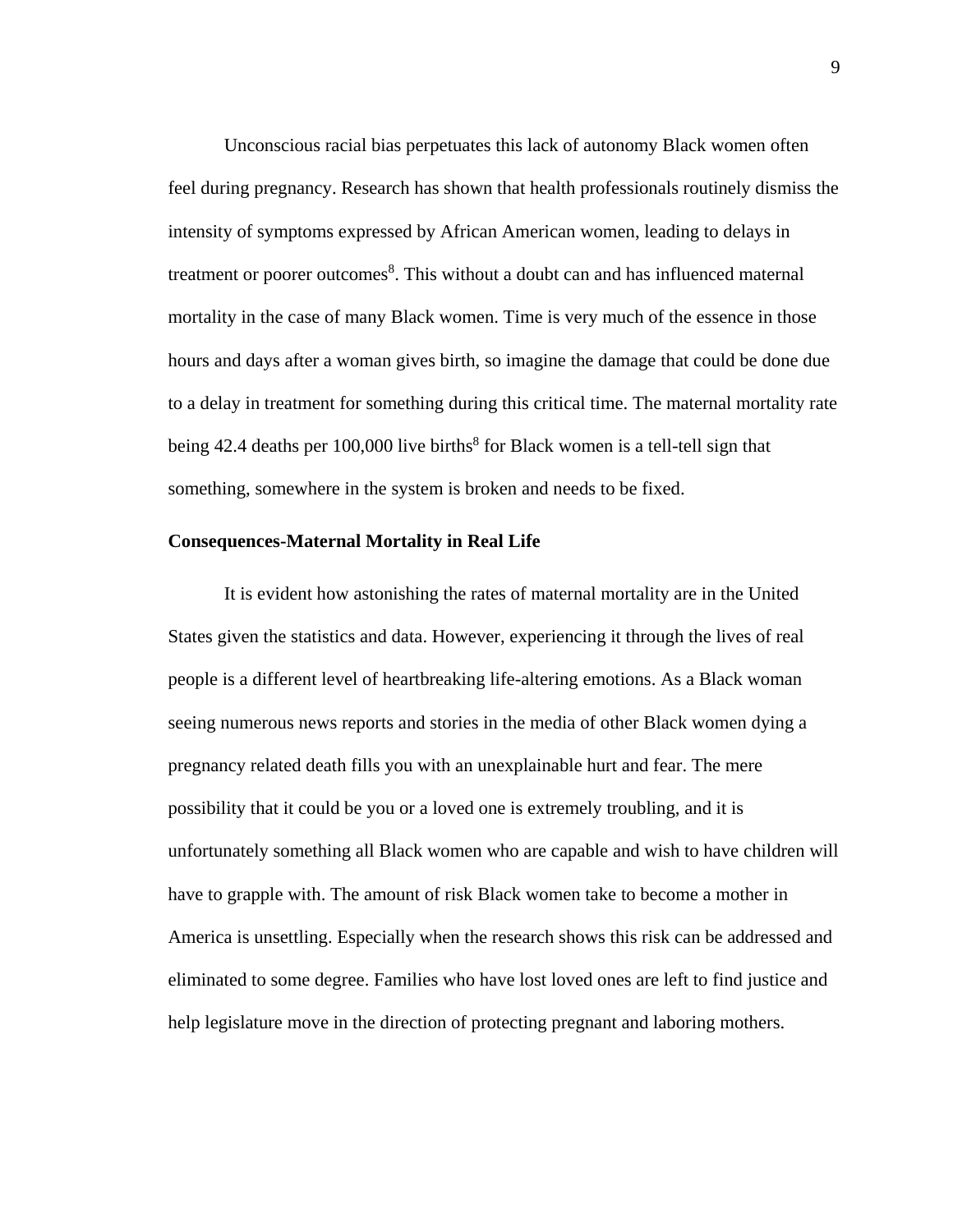Charles Johnson, a Black father of two, worked with congress in 2018 to pass the Preventing Maternal Death Act after he lost his wife, Kira, in 2016<sup>9</sup>. This law provides funding for states to create committees to track, review, and investigate incidents of maternal mortality<sup>9</sup>. Kira Johnson, of Los Angeles, California, was a healthy 39year-old mother expecting her second child in April 2016 when she lost her life to internal bleeding, 10hrs after the birth of her second child. She had a healthy pregnancy and no preexisting medical conditions; Kira had a scheduled c-section and delivered a healthy baby boy she would never get to know because of negligent medical care<sup>9</sup>. Kira's husband Charles noticed blood in her catheter and brought it to the attention of medical staff around 4 pm, multiple tests and scans were to be performed immediately<sup>9</sup>. However, it wasn't until after midnight, and numerous requests for care from her husband, that Kira received surgical treatment for this internal bleeding that unfortunately ended up taking her life<sup>9</sup>. This is not a story unique to the Johnson family; so many other Black families have experienced this or something similar.

Concerned about his wife, Charles Johnson was told she was not a priority<sup>9</sup>; in the midst of her dying, she was deemed as not a priority. It is chilling how dismissive a medical professional could be in a clear situation of distress. The literature shows that the possibility of race playing a role in this situation is highly likely. Was Kira not a priority because she was Black? Did they feel as though the situation was being exaggerated because that is something Black women do? The possibility of Kira's race playing a part in why her medical crisis was not taken seriously is extremely possible, and that is a major issue. Kira was in an very sensitive and vulnerable position, having just had major surgery to bring her child into the world, and still, she was deemed as not a priority.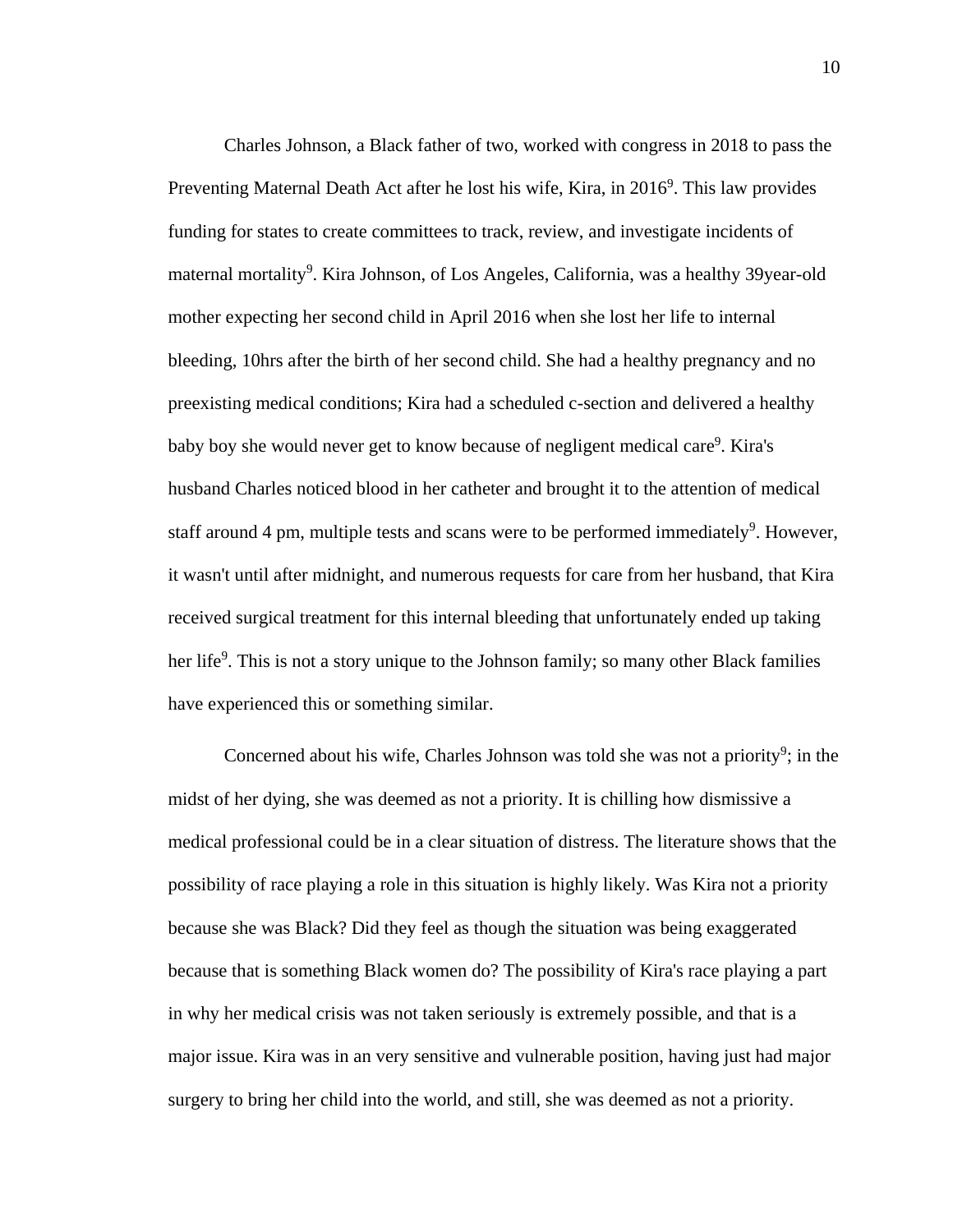There was a clear disconnect between the medical staff and their patient's safety, and it cost Kira her life. It was a preventable death, as so many maternal deaths are.

Dr. Shalon Irving, 36, died January 2017 in Atlanta, Georgia, three weeks after giving birth to her daughter<sup>10</sup>. Yolanda "Shiphrah" Kadima, 35, died July 2020 in Atlanta, Georgia, three days after delivering her twins via c-section<sup>10</sup>. Amber Rose Isaac, 26, died April 2020 in the Bronx, NY, after an emergency c-section<sup>10</sup>. Unfortunately, the list can go on and on; whether these mother's concerns were not taken seriously, or they were not monitored closely following giving birth, the outcome was the same. There is a true breakdown in the system of maternal medicine when a postnatal mother in distress can be brushed off and ignored. Knowing the statistics and data surrounding the Black maternal health crisis, you would think some extra care would be taken by medical professionals to prevent these deaths. Two of the aforementioned deaths occurred in Georgia, which ranks second in states with the highest maternal mortality rates at 48.4 deaths per 100,000 live births<sup>11</sup>. Specifically they occurred in Atlanta, Georgia, which according to the census, 51% of the population is Black. In comparison, Kira Johnson died in California, the state with the lowest maternal mortality rates at 4 deaths per  $100,000$  live births<sup>11</sup>. This just further illustrates that the issue persists on both ends of the spectrum. The work is truly only just beginning to effect some real change so that we can begin to see a decline in the rates of Black maternal mortality and maternal mortality in general. The United States as a nation must do better, and the medical community must do better; for the future mothers of America, we need to see change.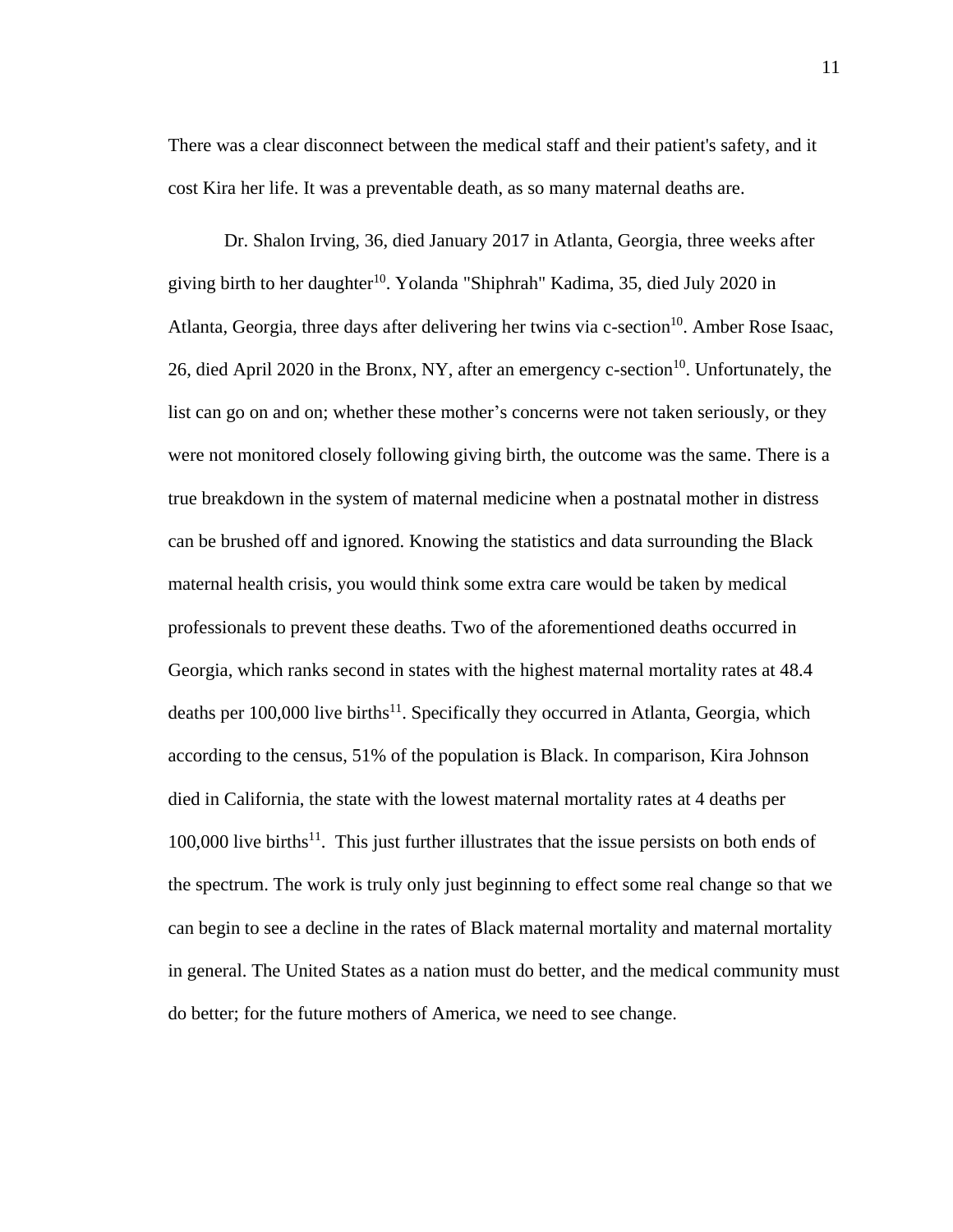#### **Strategies for Prevention**

Most of the research surrounding maternal mortality is examining contributing factors, but some research provides ways to reduce the mortality rates. These suggestions involve provider and patient education, healthcare infrastructure, and research<sup>1</sup>. Maternal mortality involves individuals on many different levels, so the solution must be reflective of that. Community involvement is vital in research as those most affected can voice what could be beneficial for them as we advance. Providing individuals with the resources they need to be able to identify what "normal" pregnancy looks like and signs to watch out for should things take a negative turn could be beneficial. Making the experience more collaborative between patient and provider can be a way to mitigate those feelings of inadequacy patients might have. The involvement of midwives and doulas in maternal medicine has also been a suggestion for improving patient experiences during pregnancy<sup>1</sup>. The more people you have with knowledge on the symptoms to look out for the better. Some more approaches to addressing social determinants of health that contribute to maternal mortality include state and local level initiatives that address transportations, housing, and food challenges<sup>1</sup>.

Different researchers have also suggested the implementation of "safety bundles," which would include carts on labor and delivery floors specifically designed for addressing postpartum complications such as hemorrhages<sup>8</sup>. These minor changes can make a huge difference in response times to critical postpartum complications. It has been shown to be slightly more complicated to address biases in healthcare but not impossible. The California Maternal Quality Care Collaborative has been a successful approach to addressing provider bias<sup>9</sup>. Now California is one of the states with the lowest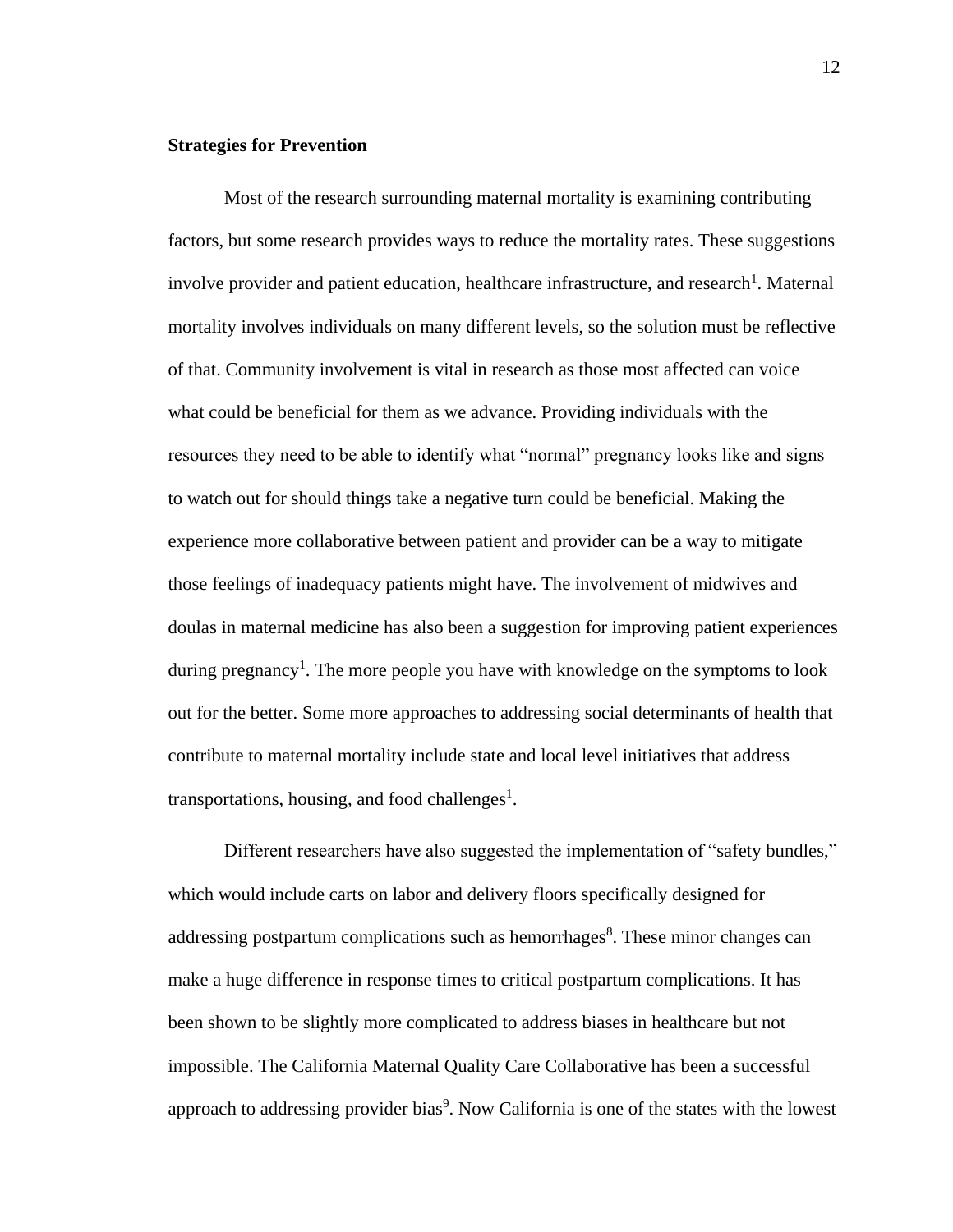rates of maternal mortality in the country<sup>11</sup>. On a more national level, the Council on Patient Safety in Women's Health Care and the Alliance for Innovation in Maternal Health published the "Reduction of Peripartum Racial/Ethnic Disparities"<sup>9</sup>. This provides actual steps that institutions and clinicians can implement to reduce disparities in maternal mortality and health disparities<sup>9</sup>. Much of this research further illustrates that steps are being taken in the right direction to reduce maternal mortality and disparities in maternal health.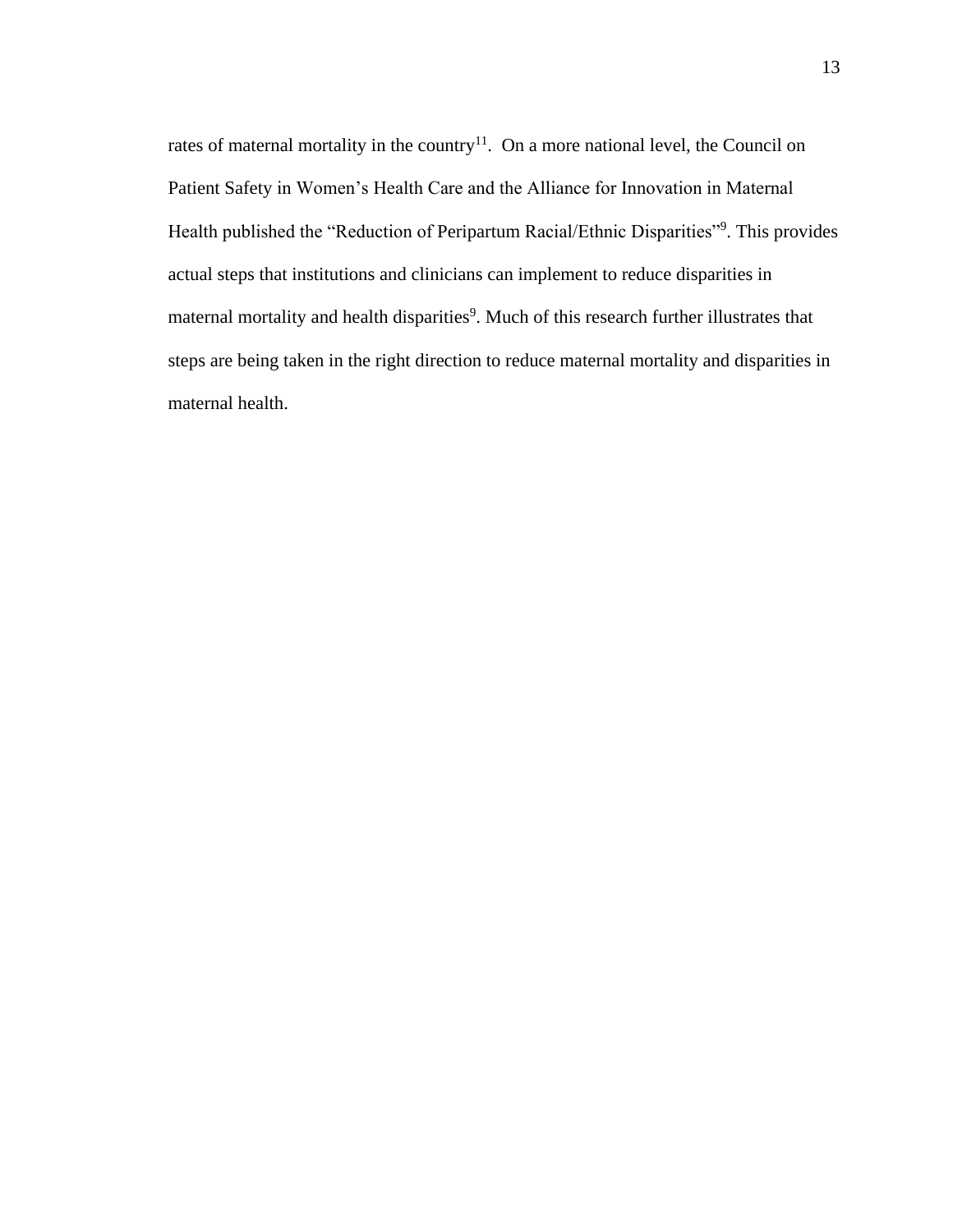# **RESEARCH STRATEGIES**

Upon beginning the research for this study, it became clear very quickly how many resources there were out there. However, narrowing doing the databases that were used ended up presenting itself as an easy task. For the majority of the resources used throughout this paper, PCOM's library database was used. This allowed for a centralized area to gather and save the information that would be used throughout this paper. PubMed and the NIH databases were also used to compile some of the data and resources used throughout this paper. Useful information came from the American College of Obstetricians and Gynecologists, as well as the United States census. Finally, there were general internet searches to incorporate those real-life examples of maternal mortality that were highlighted.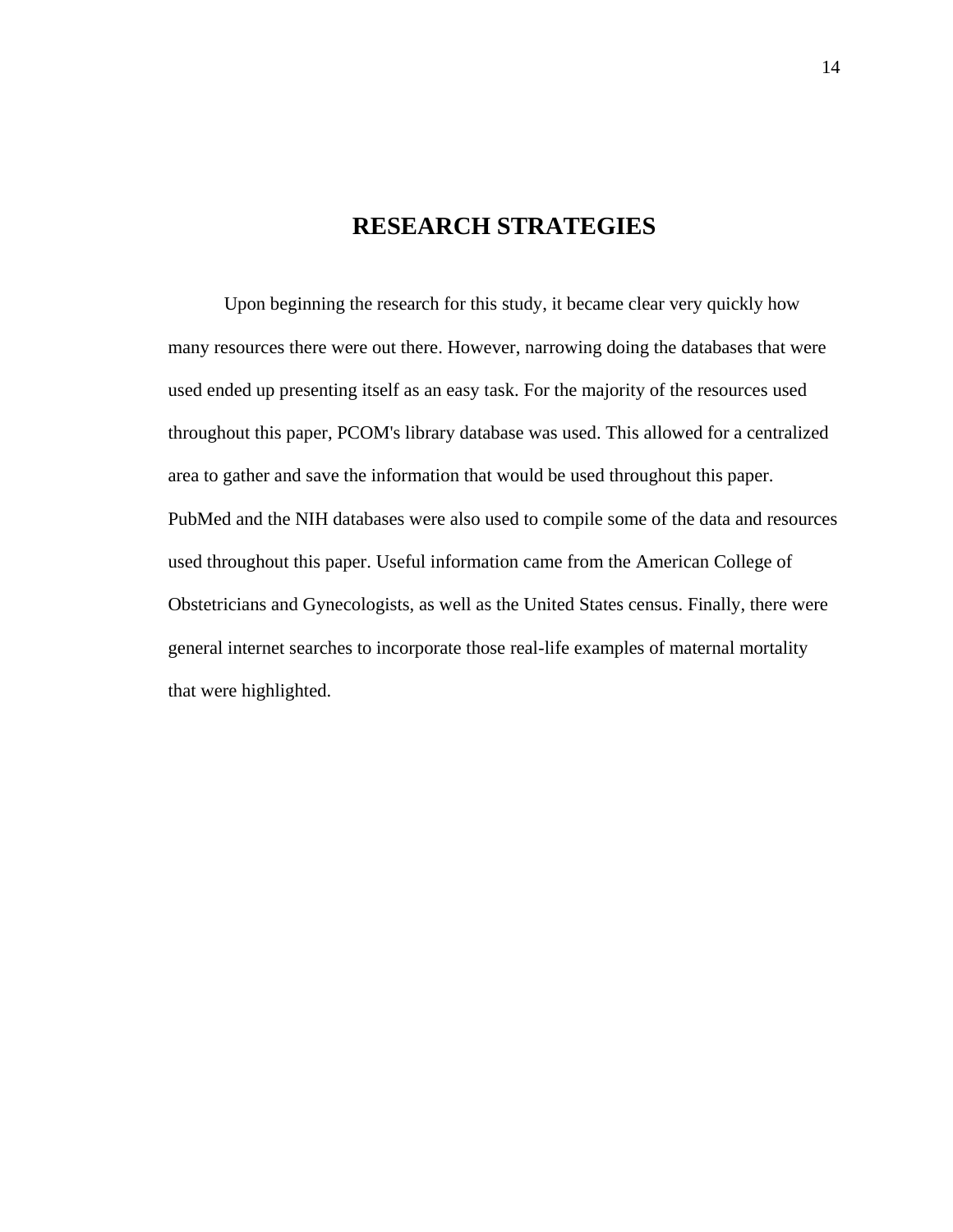# **DISCUSSION**

It is apparent that there is awareness of the maternal mortality crisis the Black community faces currently. Therefore, we should begin to see more research and initiatives heading toward fixing the problem. There is no longer a need to question whether or not a problem exists or to what extent it has an impact on these mortality rates. The fact that there is any impact or correlation at all is enough to demand change and enforce change within the healthcare system. The problem has to be addressed on multiple levels to decrease the current rates significantly. Black individuals need to be supported on a social, economic, mental, and physical level. Healthcare professionals need to begin to learn cultural competency way before they are given their titles. Educating those who are on their way to be the future doctors, nurses, and medical professionals of the country on how to interact with minority patient populations is essential. Maternal mortality is a national health emergency and should be treated as such.

Getting to the root of the issue and dealing with that is necessary. The literature shows that this change is not something that will happen quickly or without strife, but it is something that needs to happen sooner rather than later. Thankfully institutions such as the American College of Obstetricians and Gynecologists (ACOG) are committing to help eliminate these racial disparities. Acknowledgment from a community like that is vital in combating the issue. Many of the practitioners with first-hand experience of these disparities are a part of ACOG. Therefore, them making a statement like that is a step in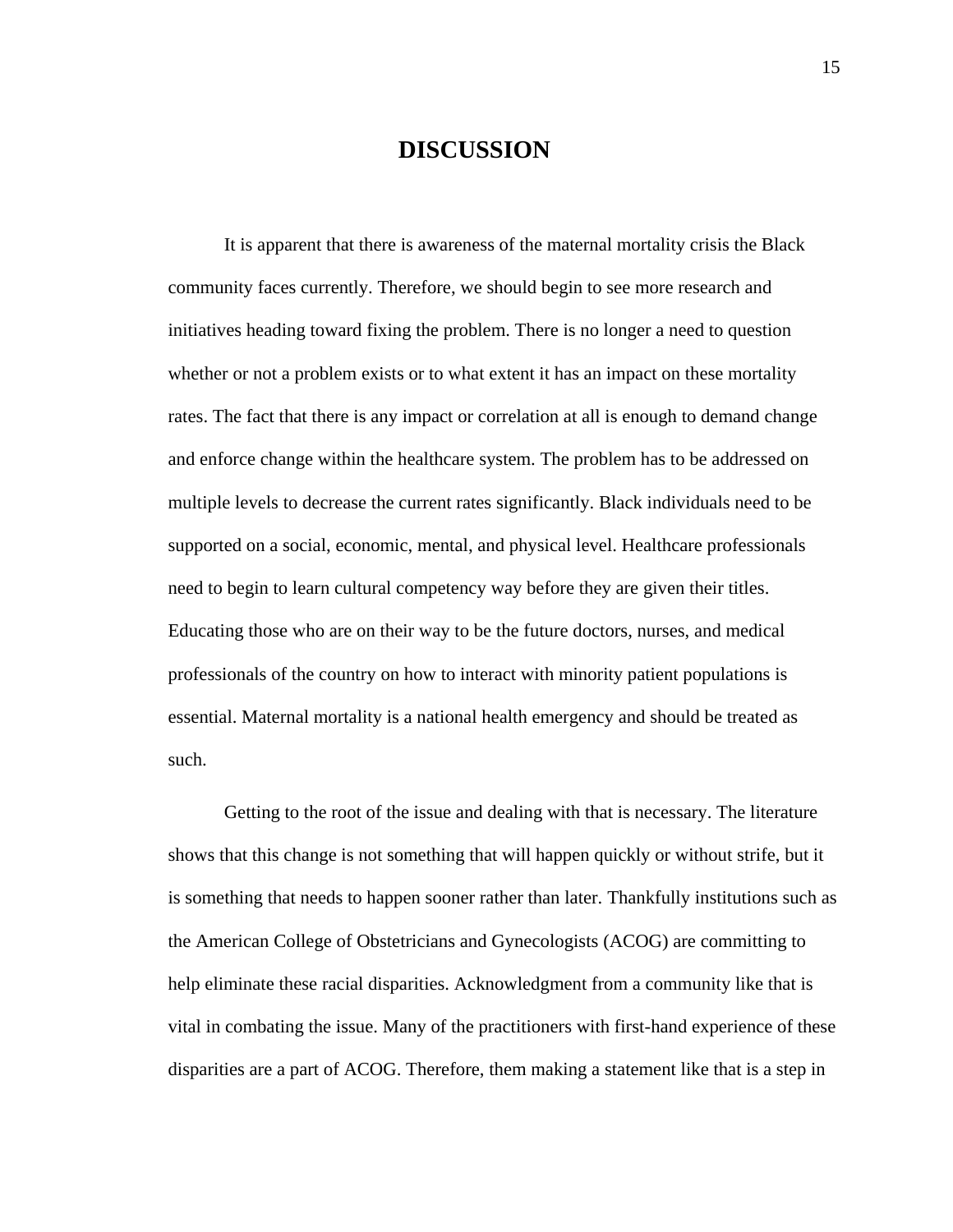the right direction. The college even goes as far as to suggest ways in which providers can address their part in perpetuating the system that allows for such disparities to exist. They provide insight on ways to get conversations going, and areas of research that need further exploration to truly decrease these disparities in women's health.

One of the most essential pieces to the puzzle that is decreasing maternal mortality and women's health disparities is having the capital to do so. There need to be contributions to the change on multiple levels, from the patients to the providers and medical professionals, and government officials. Implementing the change necessary to decrease maternal mortality in the Black community and overall in the United States is not something that will be easy, but it is necessary.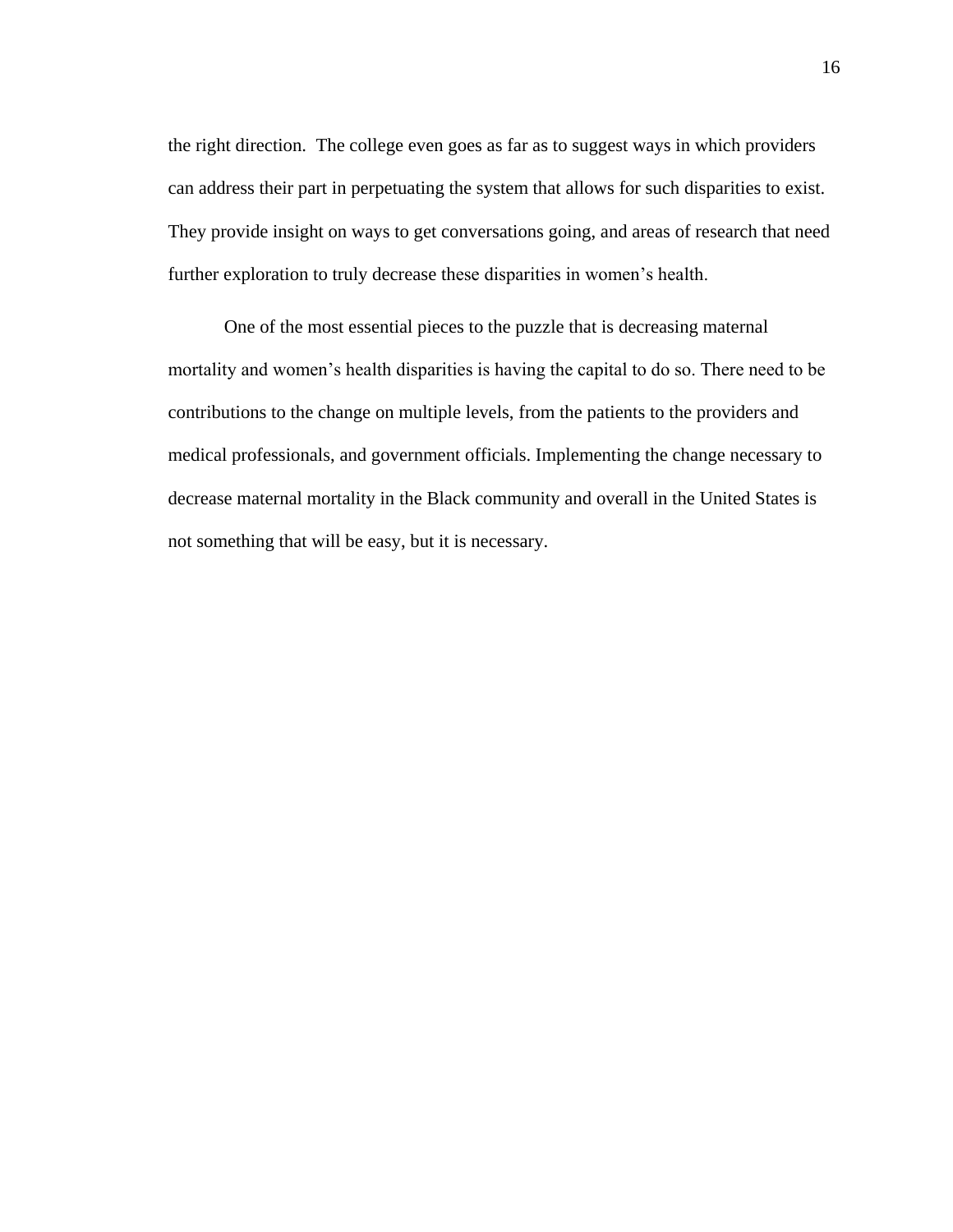### **RECOMMENDATIONS FOR FUTURE STUDIES**

Throughout the literature, there is a lot of looking at what causes the rates of maternal mortality we see. However, more research needs to be done on how to prevent these deaths. Some researchers have offered suggestions for prevention and ways to combat the rates we see, but it was not a significant focus. The data does not lie, and we know that there is a problem, so future research would best be served to continue to explore ways in which this problem can be fixed. Looking at areas of healthcare and policy in a way that allows for the implementation of programs or initiatives to combat maternal mortality. There should be an examination of what other countries are doing that the United States is not as it relates to decreasing maternal mortality. The amount of money that goes into the United States healthcare system should allow for ample opportunity to explore prevention strategies that would decrease maternal mortality. It is also important to get voices in the room from those impacted the most by the disparities we see in maternal mortality. Future research and studies should explore community-based interventions created to protect Black women in maternal health. Oftentimes individuals feel that the systems created to protect them do not care enough about minorities to really do something about their problems; so, they take matters into their own hands and protect themselves. It would be crucial to examine how effective these community types of initiatives and programs are in informing and advocating for women as it relates to the risk of pregnancy related deaths. It would also be vital to the cause to examine differences on state levels as far as policy and preventative measures go. It is evident that states differ in their rates of maternal mortality, access to prenatal care, and even the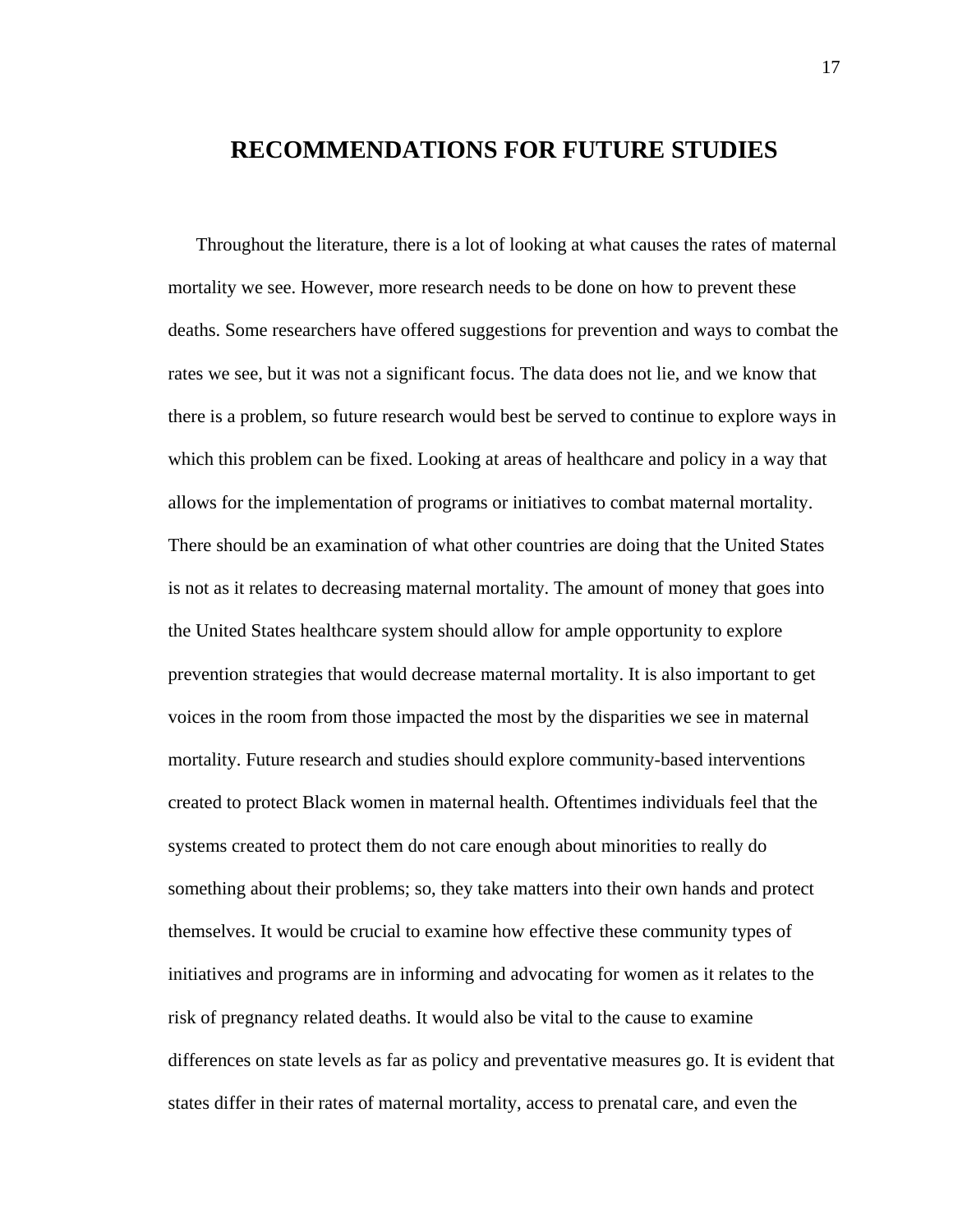percentage of the population that is Black women. Therefore, future studies can and should examine those areas to determine the impact these differences has on maternal care and what is being done on an individual state level to combat maternal mortality.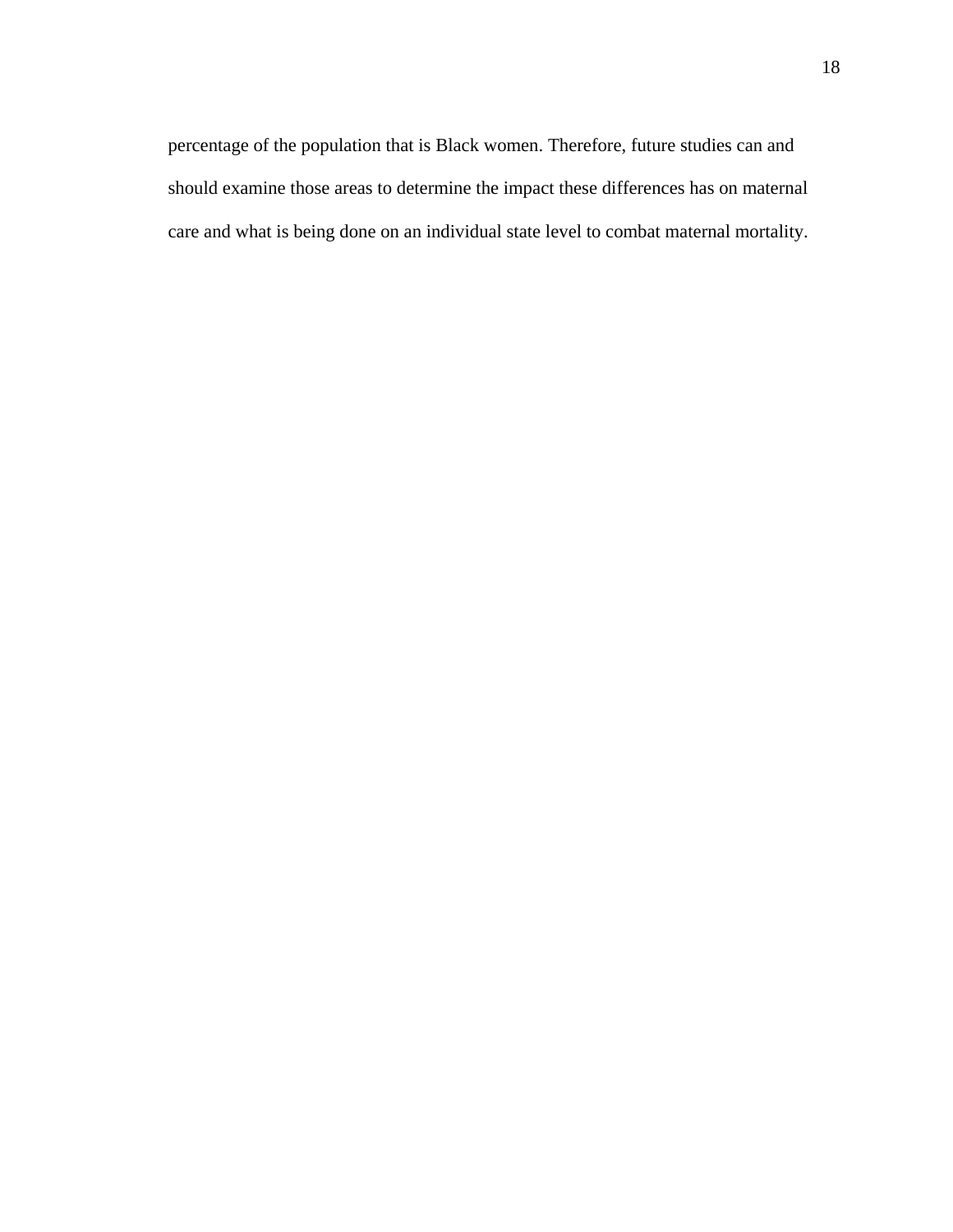#### **REFERENCES**

- 1. Chinn, J. J., Eisenberg, E., Artis Dickerson, S., King, R. B., Chakhtoura, N., Lim, I. A. L., Grantz, K. L., Lamar, C., & Bianchi, D. W. (2020). Maternal mortality in the United States: research gaps, opportunities, and priorities. *American Journal of Obstetrics and Gynecology, 223*(4), 486- 492.e6. <https://doi.org/10.1016/j.ajog.2020.07.021>
- 2. Cottom, T. M. (2019). Why My Medical Crisis Wasn't Taken Seriously. *TIME Magazine, 193*(4), 20- 21. [https://go.openathens.net/redirector/pcom.edu?url={UrlEncode\(https://search.ebscoh](https://go.openathens.net/redirector/pcom.edu?url=%7bUrlEncode(https://search.ebscohost.com/login.aspx?direct=true&AuthType=sso&db=aph&AN=134269334&site=eds-live&scope=site)%7d) [ost.com/login.aspx?direct=true&AuthType=sso&db=aph&AN=134269334&site=eds](https://go.openathens.net/redirector/pcom.edu?url=%7bUrlEncode(https://search.ebscohost.com/login.aspx?direct=true&AuthType=sso&db=aph&AN=134269334&site=eds-live&scope=site)%7d)[live&scope=site\)}](https://go.openathens.net/redirector/pcom.edu?url=%7bUrlEncode(https://search.ebscohost.com/login.aspx?direct=true&AuthType=sso&db=aph&AN=134269334&site=eds-live&scope=site)%7d)
- 3. Yearby, R. (2011). Racial Inequities in Mortality and Access to Health Care. *Journal of Legal Medicine, 32*(1), 77-91. 10.1080/01947648.2011.550830
- 4. Creamer, J. (2020). *Inequalities Persist Despite Decline in Poverty For All Major Race and Hispanic Origin Groups.* 4.[https://www.census.gov/library/stories/2020/09/poverty-rates-for-blacks-and](https://www.census.gov/library/stories/2020/09/poverty-rates-for-blacks-and-hispanics-reached-historic-lows-in-2019.html)[hispanics-reached-historic-lows-in-2019.html](https://www.census.gov/library/stories/2020/09/poverty-rates-for-blacks-and-hispanics-reached-historic-lows-in-2019.html)
- 5. Vilda, D., Wallace, M., Dyer, L., Harville, E., & Theall, K. (2019). Income inequality and racial disparities in pregnancy-related mortality in the U.S. *SSM - Population Health, 9*10.1016/j.ssmph.2019.100477
- 6. Sutton, M. Y., Anachebe, N. F., Lee, R., & Skanes, H. (2021). Racial and Ethnic Disparities in Reproductive Health Services and Outcomes, 2020. *Obstetrics & Gynecology, 137*(2), 225-233. 10.1097/AOG.0000000000004224
- 7. Gillispie-Bell, V. (2021). The Contrast of Color: Why the Black Community Continues to Suffer Health Disparities. *Obstetrics and Gynecology, 137*(2), 220-224. 10.1097/AOG.0000000000004226
- 8. Reddy, S., Patel, N., Saxon, M., Amin, N., & Biviji, R. (1994). *Reduce Maternal Mortality NIH*
- 9. Pahr, K. (2020). *'My Wife's Legacy Gives a Voice to the Voiceless': Charles Johnson's Loss Launched a Maternal Health Revolution.* 9. [https://www.parents.com/pregnancy/giving-birth/stories/my-wifes-legacy](https://www.parents.com/pregnancy/giving-birth/stories/my-wifes-legacy-gives-a-voice-to-the-voiceless-charles-johnsons-loss-launched-a-maternal-health-revolution/)[gives-a-voice-to-the-voiceless-charles-johnsons-loss-launched-a-maternal-health](https://www.parents.com/pregnancy/giving-birth/stories/my-wifes-legacy-gives-a-voice-to-the-voiceless-charles-johnsons-loss-launched-a-maternal-health-revolution/)[revolution/](https://www.parents.com/pregnancy/giving-birth/stories/my-wifes-legacy-gives-a-voice-to-the-voiceless-charles-johnsons-loss-launched-a-maternal-health-revolution/)
- 10. Miller S, S. (2020). *Black Women Who've Died in Childbirth Won't Be Forgotten.* 10. [https://www.glamour.com/story/black-women-whove-died-in-childbirth](https://www.glamour.com/story/black-women-whove-died-in-childbirth-wont-be-forgotten)[wont-be-forgotten](https://www.glamour.com/story/black-women-whove-died-in-childbirth-wont-be-forgotten)
- 11. *Maternal Mortality Rate By State 2021 .* 11. [https://worldpopulationreview.com/state](https://worldpopulationreview.com/state-rankings/maternal-mortality-rate-by-state)[rankings/maternal-mortality-rate-by-state](https://worldpopulationreview.com/state-rankings/maternal-mortality-rate-by-state)